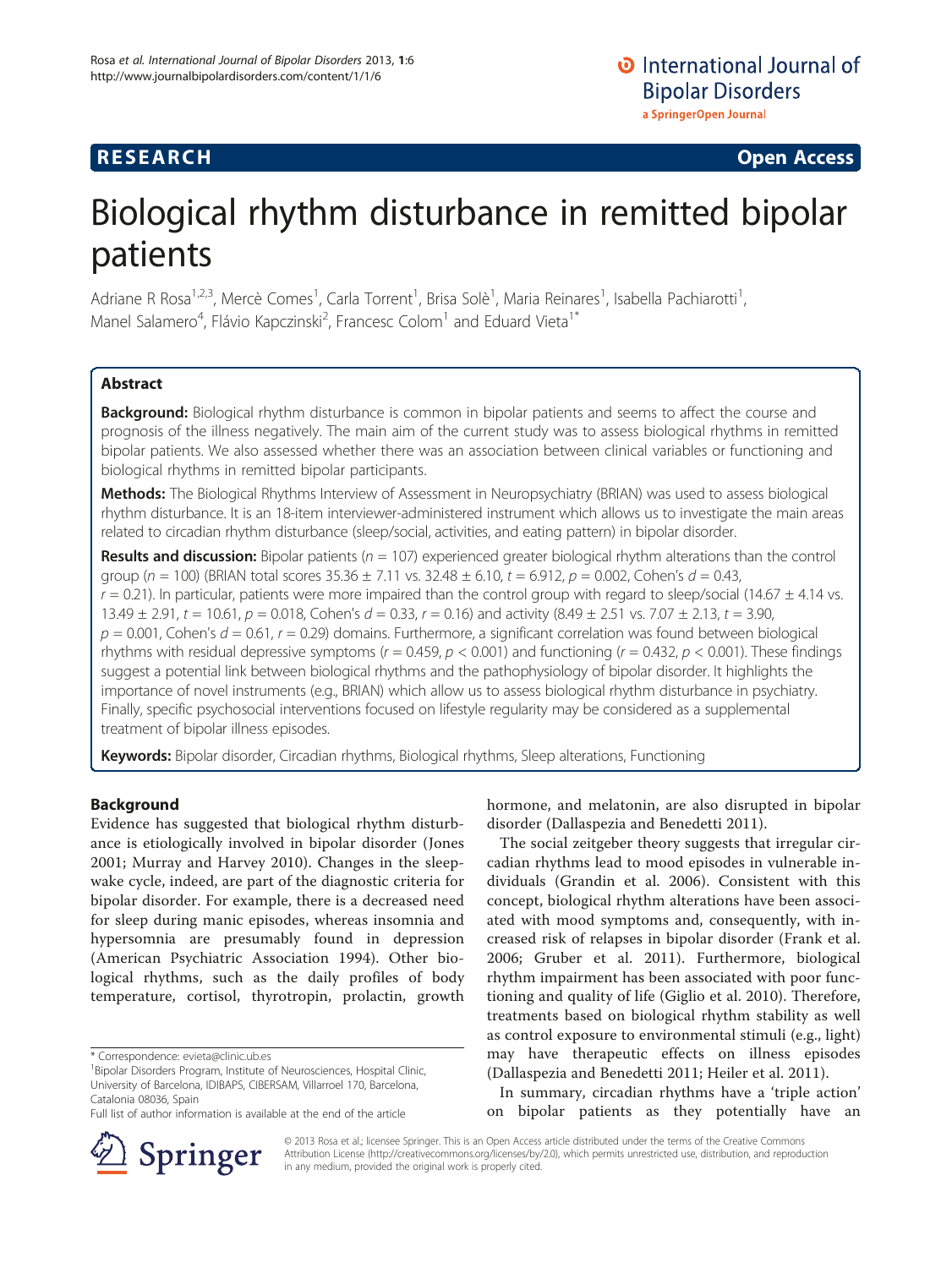etiological/triggering role, they are usually mentioned by our patients as a very reliable early warning sign of relapse, and their modification - by means of, e.g., behavioral therapy, psychoeducation,interpersonal social rhythm therapy, or certain drugs - may have a therapeutic effect.

Despite all of the above, few studies have assessed biological rhythms in remitted bipolar patients (Brill et al. [2011](#page-4-0); Harvey et al. [2005\)](#page-5-0). In addition, most of them investigated sleep function exclusively, failing to take into account the other sensible areas involved in biological rhythms (Gruber et al. [2009;](#page-5-0) Sylvia et al. [2012](#page-5-0)). For instance, one study compared bipolar I disorder patients  $(n=19)$  with age- and gender-matched healthy controls, reporting that affected individuals presented higher sleep abnormalities in both objective (actigraphy) and subjective measures than healthy control participants (Millar et al. [2004](#page-5-0)). There is increasing evidence, however, that social rhythms, defined by attendance at work, engagement in social activities or recreation, and exercise, may affect circadian regularity as a greater variability of social activities has been consistently related to sleep disturbance (Carney et al. [2006](#page-4-0); Morgan [2003\)](#page-5-0). The Biological Rhythms Interview of Assessment in Neuropsychiatry (BRIAN) is a novel instrument which allows us to assess the main aspects involved in biological rhythm disturbance (e.g., sleep, social, activity, and eating patterns) in bipolar patients (see Additional file [1\)](#page-4-0).

The current study was carried out to assess biological rhythms in remitted bipolar patients and also to investigate possible correlations between biological rhythms, clinical course of illness, and residual mood symptoms.

## Methods

## Subjects

All patients ( $n = 107$ ) were enrolled from the Barcelona Bipolar Disorders Unit at the Hospital Clinic in Barcelona (Spain). The inclusion criteria were (a) age >18 years, (b) fulfilling DSM-IV-TR criteria for bipolar I or bipolar II disorder, and (c) meeting remission criteria defined as a score ≤8 on the 17-item Hamilton Depression Rating Scale (HAM-D) and a score  $\leq 5$  on the Young Mania Rating Scale (YMRS) score for at least 6 months prior to the assessment of circadian rhythms. One hundred control participants matched by age, gender, and education with no psychiatric disorders that manifested interest in participating in the study were included. Most of them were currently working; very few were householder, hospital staff, or student. Both patients and controls were recruited from the hospital catchment area to ensure a similar socioeconomic pattern between groups.

### **Instruments**

## Biological rhythms interview of assessment in

The BRIAN was developed by the Bipolar Disorder Program at the Hospital de Clínicas de Porto Alegre, Brazil, taking into account the main difficulties associated with rhythm disturbance in psychiatric patients, especially patients with bipolar disorder. The initial version of the BRIAN included 56 which were studied in a pilot study consisting of 30 healthy controls and 30 bipolar patients. After preliminary analysis, the scale was discussed with some experts in this field, some changes were made, and some items were rejected. Then, the final version consists of 18 items divided into three main areas related to circadian rhythm disturbance in psychiatric patients, namely sleep/social rhythms, activities, and eating pattern. In particular, the BRIAN assesses the frequency of problems related to the maintenance of circadian rhythm regularity. For instance, 'Do you have problems falling asleep at your usual time? How frequently?' (Items are rated using a 4 point scale:  $(1)$  = no at all,  $(2)$  = seldom,  $(3)$  = sometimes, and  $(4)$  = often). The total BRIAN scores range, hence, from 1 to 72, where the higher scores suggest severe circadian rhythm disturbance. The validity and reliability of the Portuguese BRIAN version in bipolar disorder are described by Giglio et al. ([2009\)](#page-5-0). The current study included a validation of the Spanish version of the BRIAN following the back-translation method (Guillemin et al. [1993\)](#page-5-0). Psychometric properties of the Spanish BRIAN version are shown in the present study.

The Pittsburgh Sleep Quality Index (PSQI) was also administered both to patients and controls as a standard measure for sleep disturbance assessment (Buysse et al. [1989](#page-4-0)). The Functioning Assessment Short Test (FAST) was used to assess the functional outcome of patients (Rosa et al. [2007, 2011](#page-5-0)). Manic and depressive symptoms were evaluated with the YMRS and the HAM-D, respectively. Clinical and demographic data were assessed using a standardized protocol. The pattern of medication prescribed was also recorded.

The study was approved by the Hospital Clinic of Barcelona Ethics Committee. After receiving a complete verbal description of the study, written informed consent was obtained from all participants.

## Statistical analysis

Statistical analysis was performed using SPSS for Windows - Version 18.0. Group comparisons (patients and controls) were made using Student's t test and  $\chi^2$  test when appropriated. Pearson's correlation coefficient was performed to examine the possible relationship between BRIAN scores, clinical variables, and functioning. Psychometric properties of the Spanish BRIAN version including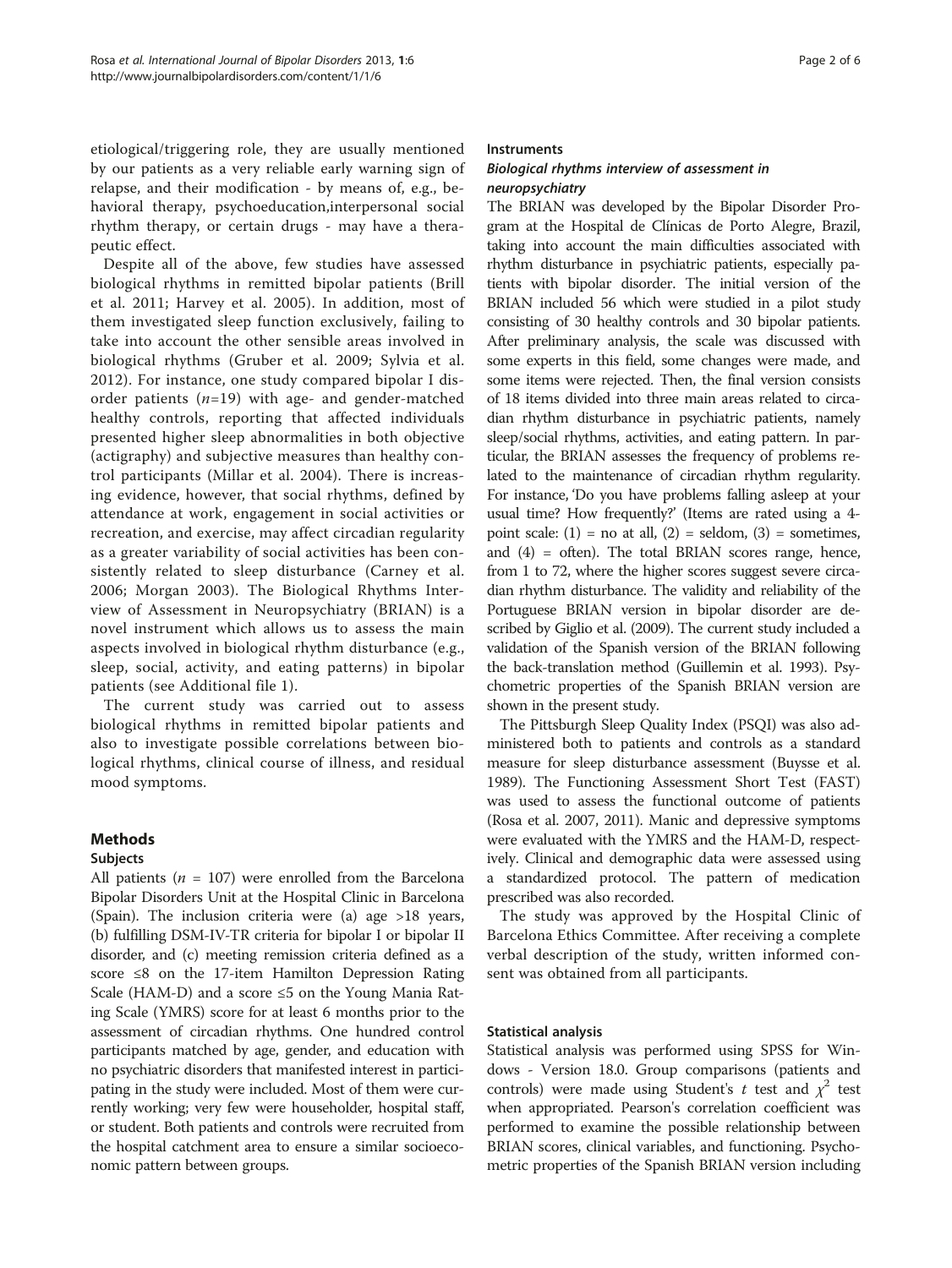internal consistency, concurrent validity, and feasibility were also examined.

## Results

Forty-four percent of the patients were female with an overall mean age of  $43 \pm 14.35$  years, and 27.8% of them had high education level. Demographic and clinical data of the sample are presented in Tables 1 and 2, respectively. Bipolar patients experienced greater overall biological rhythm disturbance than the control group (BRIAN total scores  $35.36 \pm 7.11$  vs.  $32.48 \pm 6.10$ ,  $t = 6.912$ ,  $p = 0.002$ , Cohen's  $d = 0.43$ ,  $r = 0.21$ ). Specifically, the patients were more impaired than the control group with regard to sleep/ social (14.67  $\pm$  4.14 vs. 13.49  $\pm$  2.91,  $t = 10.61$ ,  $p = 0.018$ , Cohen's  $d = 0.33$ ,  $r = 0.16$ ) and activity domains of the BRIAN  $(8.49 \pm 2.51 \text{ vs. } 7.07 \pm 2.13, t = 3.90, p < 0.001,$ Cohen's  $d = 0.61$ ,  $r = 0.29$ ). No differences between groups

Table 1 Demographic characteristics of the sample

|                                            | <b>Patients</b><br>$(N = 107)$ | Control<br>$(N = 100)$ | $x^2$  | p value |
|--------------------------------------------|--------------------------------|------------------------|--------|---------|
|                                            | n(%)                           | n(%)                   |        |         |
| Gender (female)                            | 47 (43.9)                      | 45 (45)                | 0.024  | 0.890   |
| Education (highly qualified)               | 27 (27.8)                      | 33 (36.7)              | 1.671  | 0.213   |
| Employed                                   | 41(62.1)                       | 73 (75.3)              | 5.673  | 0.225   |
| Marital status                             |                                |                        |        |         |
| Married                                    | 24 (35.8)                      | 54 (55.1)              | 5.984  | 0.05    |
| Living together                            |                                |                        | 12.732 | 0.005   |
| Living alone                               | 11(16.7)                       | 14 (14.3)              |        |         |
| Living with parents                        | 21(31.8)                       | 11(11.2)               |        |         |
| Living with own family                     | 28 (42.4)                      | 65 (66.3)              |        |         |
| Others                                     | 6(9.1)                         | 8(8.2)                 |        |         |
| Bipolar type I                             | 66 (76.7)                      |                        |        |         |
| Seasonal pattern                           | 33 (36.7)                      |                        |        |         |
| Psychotic symptoms                         | 61 (64.2)                      |                        |        |         |
| Drug use disorder                          | 83 (77.6)                      |                        |        |         |
| Lifetime events                            | 53 (59.6)                      |                        |        |         |
| Family history of<br>psychiatric disorders | 66 (71)                        |                        |        |         |
| Family history of<br>affective disorders   | 54 (59.3)                      |                        |        |         |
| Axis I comorbidity                         | 39 (36.4)                      |                        |        |         |
| Axis II comorbidity                        | 41 (38.3)                      |                        |        |         |
| Medications                                |                                |                        |        |         |
| Mood stabilizers                           | 84 (77.1%)                     |                        |        |         |
| Antipsychotics                             | 68 (62.4%)                     |                        |        |         |
| Antidepressants                            | 22 (20.2%)                     |                        |        |         |
| Benzodiazepines                            | 25 (22.9%)                     |                        |        |         |

were found regarding eating pattern (6.15  $\pm$  2.33 vs. 5.81  $\pm$ 2.10,  $t = 1.74$ ,  $p = 0.274$ , Cohen's  $d = 0.15$ ,  $r = 0.076$ ;

see Figure [1](#page-3-0)). With regard to the psychometric properties of the BRIAN, all items of the instrument were completed by the totality of the participants, indicating high feasibility. The internal consistency coefficient obtained was good with a Cronbach's alpha of 0.703. The total BRIAN scores were significantly correlated with the global PSQI ( $r = 0.349$ ,  $p = 0.003$ ), with the PSQI sleep quality ( $r = 0.357$ ,  $p =$ 0.003), and with the PSQI daytime dysfunction  $(r = 0.422,$  $p < 0.001$ ) which suggest the concurrent validity of the instrument.

A significant correlation was found between overall biological rhythms and depressive symptoms ( $r = 0.459$ ,  $p < 0.001$ ) and functioning ( $r = 0.432$ ,  $p < 0.001$ ). Correlations between BRIAN subscores and clinical variables are shown in Table [3](#page-3-0).

No differences were observed regarding the overall BRIAN scores in patients who were or were not on mood stabilizers, antipsychotics, antidepressants, and benzodiazepines treatment.

## **Discussion**

Our results show that patients experience greater biological rhythm disturbance than healthy controls. In particular, there are significant differences between groups in sleep/social and activity patterns. These findings are consistent with previous reports (Kapczinski et al. [2011](#page-5-0); Plante and Winkelman [2008;](#page-5-0) Scott [2011\)](#page-5-0) suggesting that biological rhythm dysregulation plays a critical role in the pathophysiology of bipolar disorder.

Biological rhythm abnormalities have also been reported in unipolar depression (Haynes et al. [2006](#page-5-0)), in individuals

| Table 2 Clinical characteristics of the sample |  |
|------------------------------------------------|--|
|------------------------------------------------|--|

|                           | <b>Patients</b> |       | Control |       | t       | р     |  |
|---------------------------|-----------------|-------|---------|-------|---------|-------|--|
|                           | Mean            | SD    | Mean    | SD    | value   | value |  |
| Age                       | 42.88           | 14.35 | 43.1    | 13.68 | $-0.11$ | 0.913 |  |
| Age of onset              | 26.59           | 11.77 |         |       |         |       |  |
| Total episodes            | 10.97           | 12.37 |         |       |         |       |  |
| Manic episodes            | 2.54            | 3.98  |         |       |         |       |  |
| Depressive episodes       | 4.89            | 5.27  |         |       |         |       |  |
| Mixed episodes            | 0.48            | 1.15  |         |       |         |       |  |
| Hypomanic episodes        | 3.15            | 4.75  |         |       |         |       |  |
| Suicide attempts          | 1.74            | 0.44  |         |       |         |       |  |
| Number of hospitalization | 1.54            | 1.58  |         |       |         |       |  |
| HAM-D                     | 3.57            | 3.7   |         |       |         |       |  |
| <b>YMRS</b>               | 1.94            | 3.23  |         |       |         |       |  |

SD, standard deviation.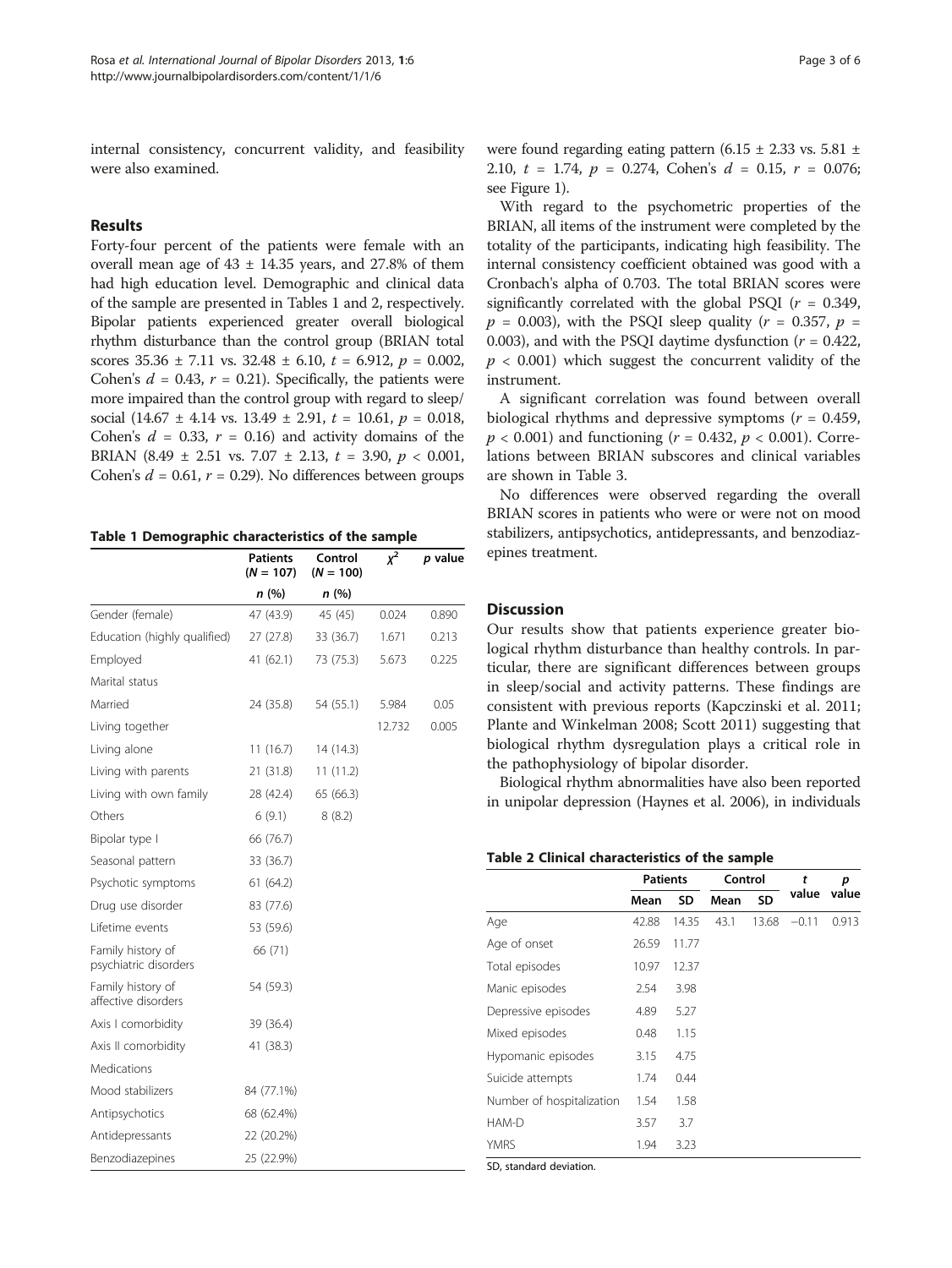

<span id="page-3-0"></span>

at high risk of bipolar spectrum disorders (Ankers and Jones [2009](#page-4-0)), in participants with bipolar spectrum disorders (Shen et al. [2008](#page-5-0)), and in rapid cycling bipolar patients (Ashman et al. [1999](#page-4-0)). In particular, Ashman et al. ([1999\)](#page-4-0) showed that patients with rapid cycling perform fewer activities including diet, work, and social activities compared to control participants. Using the Social Rhythm Metric, another study found that bipolar spectrum individuals (with cyclothymia or bipolar II disorder) experienced less regular daily activities than the control group. Additionally, social rhythm irregularity was associated with the onset of affective episodes as well as a worsening of long-term outcome (Shen et al. [2008\)](#page-5-0). Significant differences were observed between individuals at high risk of bipolar spectrum disorders and healthy controls with regard to the relative amplitude of activity patterns and sleep parameters such as duration, fragmentation, and

efficiency (Ankers and Jones [2009\)](#page-4-0). Our results support previous findings showing that bipolar patients not only experienced sleep-wake alterations, but also were less regular in their personal relationships and work tasks. Disruptions in daily activities and social interactions could act as 'social zeitgebers' which may contribute to increased biological abnormalities (e.g., hormonal, metabolic). This may account in part for the association between lack of regularity and clinical symptomatology in bipolar disorder.

As demonstrated in previous works (Frank et al. [2005](#page-5-0); Goldstein et al. [2008](#page-5-0)), we found a significant association between biological rhythm disturbance and depressive symptoms and poor functioning. In addition, patients with a greater variability in daily routines were more likely to have depressive episodes. However, it is unclear if rhythm abnormalities contribute to depressive symptoms or they are a consequence of mood symptoms. In

| Table 3 Correlations between biological rhythms, clinical course, mood symptoms, and functioning |  |  |  |  |  |  |  |  |  |  |  |
|--------------------------------------------------------------------------------------------------|--|--|--|--|--|--|--|--|--|--|--|
|--------------------------------------------------------------------------------------------------|--|--|--|--|--|--|--|--|--|--|--|

|                           | <b>BRIAN</b> total | <b>BRIAN sleep/social</b> | <b>BRIAN activity</b> | <b>BRIAN</b> eating pattern |
|---------------------------|--------------------|---------------------------|-----------------------|-----------------------------|
| Age                       | 0.106              | 0.118                     | 0.157                 | $-0.05$                     |
| Age of onset              | 0.096              | $0.207*$                  | 0.026                 | $-0.057$                    |
| Total episodes            | 0.048              | $-0.024$                  | $0.246*$              | $-0.054$                    |
| Manic episodes            | $-0.043$           | $-0.064$                  | 0.051                 | $-0.011$                    |
| Depressive episodes       | 0.095              | $-0.038$                  | $0.291**$             | 0.042                       |
| Suicide attempts          | $-0.084$           | $-0.015$                  | $-0.067$              | $-0.066$                    |
| Number of hospitalization | 0.139              | 0.152                     | 0.037                 | 0.122                       |
| HAM-D                     | $0.459**$          | $0.401**$                 | $0.453**$             | 0.158                       |
| <b>YMRS</b>               | 0.214              | $0.276**$                 | $-0.029$              | 0.411                       |
| FAST                      | $0.432**$          | $0.254*$                  | $0.611*$              | 0.177                       |

 $*_{p<0.05;}$   $*_{p<0.01}$ .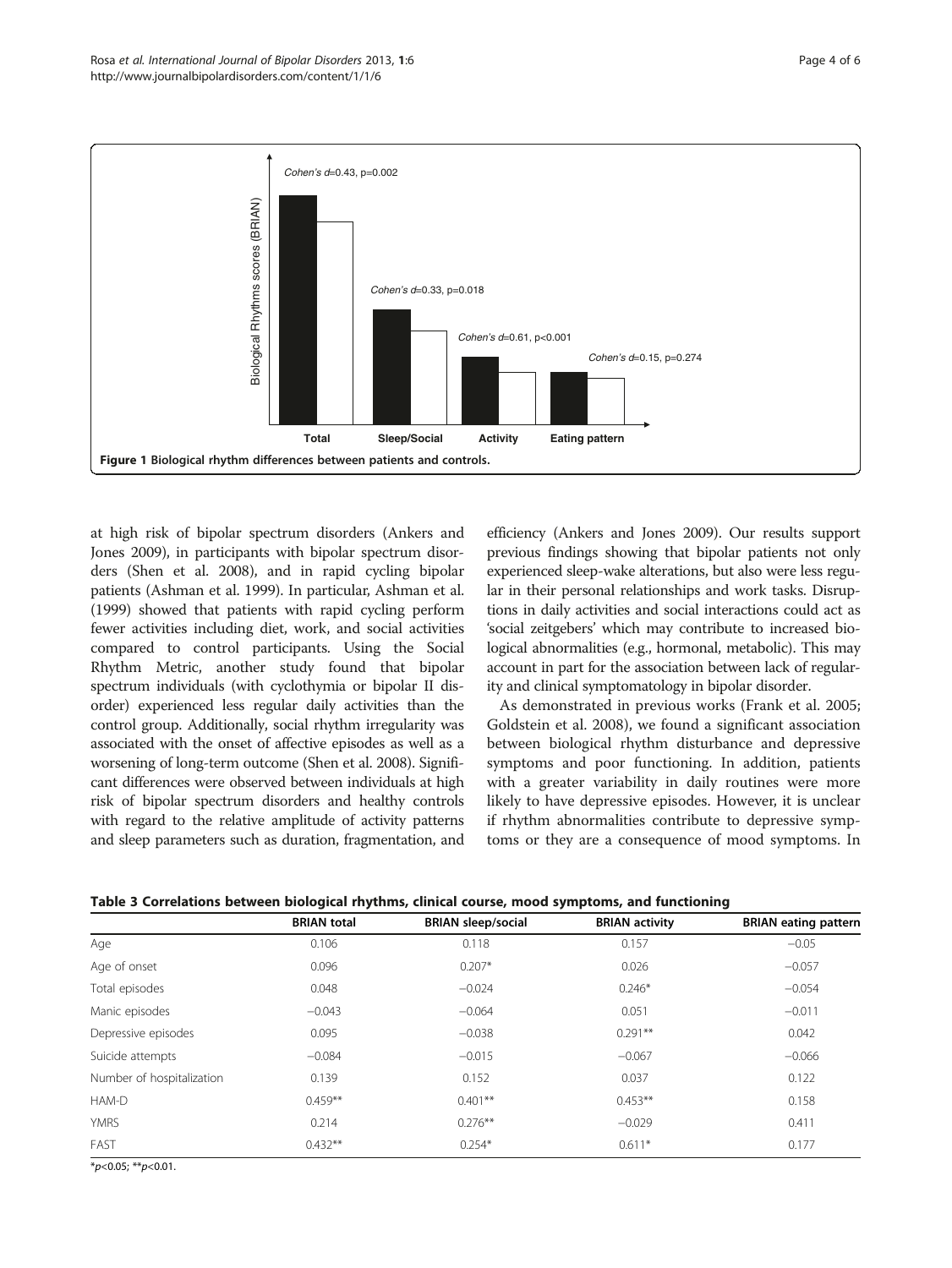<span id="page-4-0"></span>this sense, results from a prospective study with a large sample of bipolar participants ( $n = 196$ ) showed that lower sleep duration was associated with increased mania while greater sleep variability was associated with increased mania and depression severity as well as poor functioning (Gruber et al. [2009](#page-5-0), [2011](#page-5-0)). Other researchers have also reported that sleep deficits predict depressive symptoms at a 6-month follow-up but was not predictive of manic episodes (Perlman et al. [2006](#page-5-0)). Furthermore, several reports demonstrated that interpersonal and social rhythm therapy focusing on regular routines of sleeping, waking, exercise, and social interaction seems to be effective in preventing relapses and improving functioning in bipolar patients (Frank et al. [2006, 2008\)](#page-5-0). Taken together, all these findings highlight that those patients with biological rhythm abnormalities are more likely to experience concurrent depressive symptoms with chronic course and poorer prognosis. Biological rhythm stabilization may be an important target for interventions aiming to treat mood symptoms, prevent relapses, and improve functioning in bipolar disorder.

Our results should be interpreted cautiously for several reasons. First, all participants were in remission and followed in a specialized bipolar disorder care (Vieta et al. [2011](#page-5-0)). Additionally, many of the patients had previously received psychoeducation which may have increased their daily activity regularity. Second, although the BRIAN is an interviewer-administered instrument, it is also based on patients' self-report, which may have influenced the results. Further studies are needed to investigate the possible correlations between subjective (BRIAN) and objective measures (e.g., polysomnography). Third, this is a cross-sectional study which does not allow us to determine the direction of the relationship between circadian abnormalities and mood symptoms. Longitudinal studies are needed to clarify this issue. The use of more objective assessment tools (actigraphy) should be considered, although this technique is not free of potential biases, especially regarding the evaluation of sleep (Spruyt et al. [2011\)](#page-5-0).

## Conclusions

This study showed that biological rhythm disturbance (e.g., sleep, social, and activity patterns) is common in bipolar patients, suggesting a crucial link between rhythm instability and bipolar disorder. These findings highlight the importance of a more comprehensive assessment of biological rhythms in psychiatric disorders, which can be achieved by administering the BRIAN scale. Finally, specific psychosocial interventions focused on lifestyle regularity should be considered as an add-on maintenance treatment for bipolar disorder.

## Additional file

[Additional file 1:](http://www.biomedcentral.com/content/supplementary/2194-7511-1-6-S1.pdf) Biological Rhythm Interview of Assessment in Neuropsychiatry (BRIAN). The file contains questions on the main aspects involved in biological rhythm disturbance.

#### Competing interests

EV has served as a consultant, advisor, or speaker for the following companies: Alexza, Almirall, AstraZeneca, Bial, Bristol-Myers Squibb, Cephalon, Elan, Eli Lilly, Ferrer, Forest Research Institute, Gedeon Richter, GlaxoSmithKline, Johnson and Johnson Janssen-Cilag, Jazz, Lundbeck, MerckSharp and Dohme, Novartis, Organon, Otsuka, Pfizer Inc., Roche, Sanofi-Aventis, Servier, Sunovion, Takeda, Teva, and UBC. FK has received a grant/research support from AstraZeneca, Eli Lilly, the Janssen-Cilag, Servier, CNPq, CAPES, NARSAD, and the Stanley Medical Research Institute; has been a member of the speakers' boards for AstraZeneca, Eli Lilly, Janssen, and Servier; and has served as a consultant for Servier. FC has served as an advisor or speaker for the following companies: Adamed, AstraZeneca, Bristol-Myers, EliLilly, GlaxoSmithKline, Lundbeck, MSD, Otsuka, Pfizer Inc., Sanofi-Aventis, Shire, and Tecnifar. MR has served as a speaker for AstraZeneca and Pzifer Inc. ARR, MC, CT, BS, IP, and MS declare that they have no competing interests.

#### Authors' contributions

BS, MC, CT, and IP carried out the collection of data, data analysis, and interpretation. AR and MS performed the data analysis and interpretation. AR, MR, and FC drafted the manuscript. AR and FK performed the design of the study. EV conceived of the study and participated in its design and coordination. All authors read and approved the final manuscript.

#### Acknowledgements

This work was supported by the Instituto de Salud Carlos III, Centro de Investigación en Red de Salud Mental (CIBERSAM), the Generalitat de Catalunya to the Bipolar Disorders Group (2009 SGR 1022), and the following grants from the Spanish Ministry of Science and Innovation (PI080180, PI08/ 90094, and PS09/01044). Adriane R. Rosa is funded by CNPq, Programa Ciência sem Fronteiras (bolsa Jovem Talento), Brazil. Francesc Colom would like to thank the support and funding from the Spanish Ministry of Science and Innovation, Instituto Carlos III, through a 'Miguel Servet' postdoctoral contract (CP08/00140).

#### Author details

<sup>1</sup> Bipolar Disorders Program, Institute of Neurosciences, Hospital Clinic, University of Barcelona, IDIBAPS, CIBERSAM, Villarroel 170, Barcelona, Catalonia 08036, Spain. <sup>2</sup> Bipolar Disorders Program and INCT for Translational Medicine, Hospital de Clínicas de Porto Alegre, Universidade Federal do Rio Grande do Sul, Ramiro Barcelos 2350, Porto Alegre, Rio Grande do Sul 90035903, Brazil. <sup>3</sup>Centro Universitário La Salle, Rua Victor Barreto 2350 Canoas, Rio Grande do Sul 92010-000, Brazil. <sup>4</sup>Clinical Psychology Department, Institute of Neurosciences, Hospital Clinic, IDIBAPS, University of Barcelona, Villarroel 170, Barcelona 08036, Spain.

#### Received: 30 November 2012 Accepted: 11 April 2013 Published: 13 June 2013

### References

- American Psychiatric Association. Diagnostic and Statistical Manual of Mental Disorders. Washington, DC: DSM-IV.APA; 1994.
- Ankers D, Jones SH. Objective assessment of circadian activity and sleep patterns in individuals at behavioural risk of hypomania. J Clin Psychol. 2009; 65:1071–86.
- Ashman SB, Monk TH, Kupfer DJ, Clark CH, Myers FS, Frank E, Leibenluft E. Relationship between social rhythms and mood in patients with rapid cycling bipolar disorder. Psychiatry Res. 1999; 86:1–8.
- Brill S, Penagaluri P, Roberts RJ, Gao Y, El-Mallakh RS. Sleep disturbances in euthymic bipolar patients. Ann Clin Psychiatry. 2011; 23:113-6.
- Buysse DJ, Reynolds CF III, Monk TH, Berman SR, Kupfer DJ. The Pittsburgh Sleep Quality Index: a new instrument for psychiatric practice and research. Psychiatry Res. 1989; 28:193–213.
- Carney CE, Edinger JD, Meyer B, Lindman L, Istre T. Daily activities and sleep quality in college students. Chronobiol Int. 2006; 23:623–37.